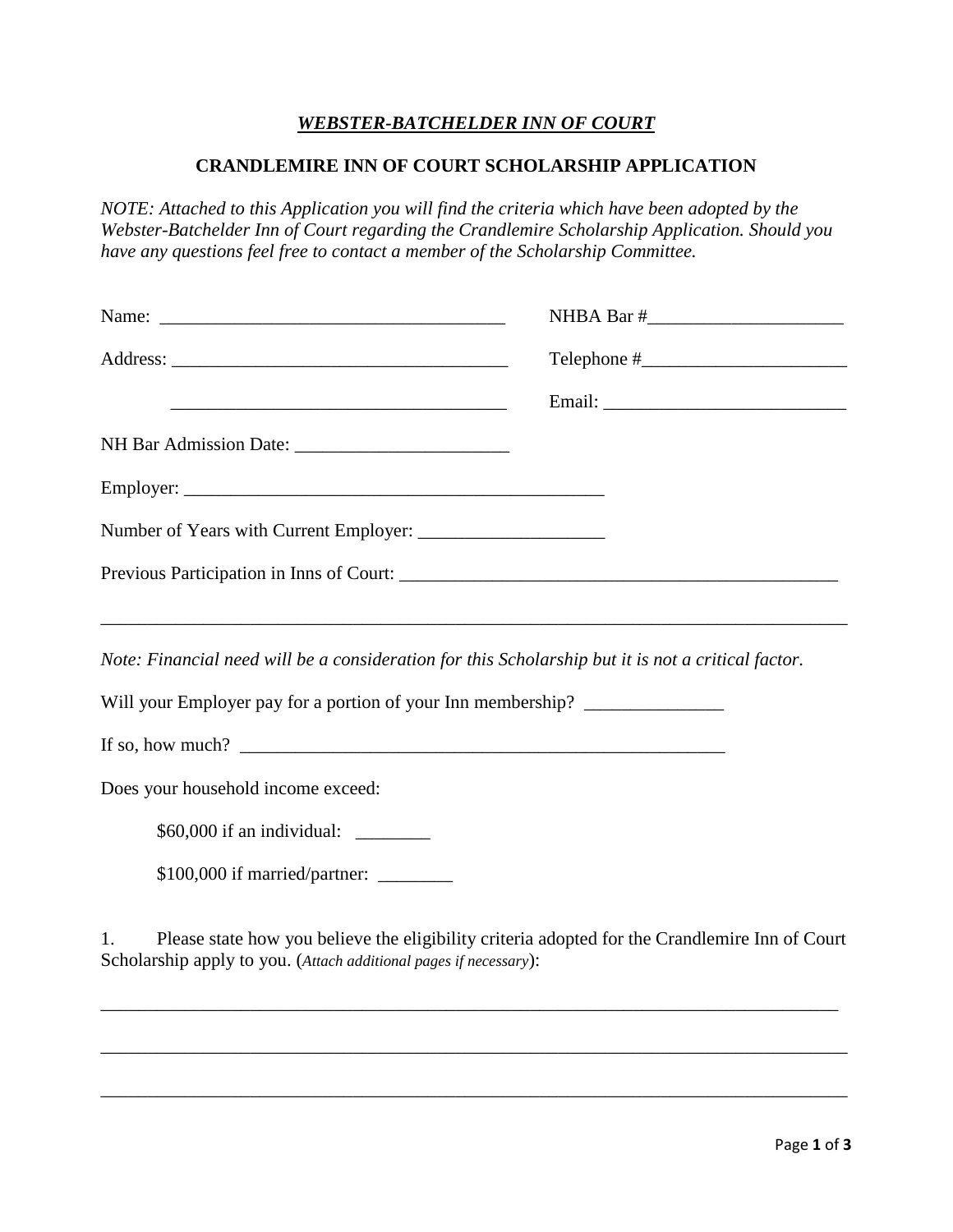Include why you are interested in the Inn of Court Program and what you hope to gain from the experience.